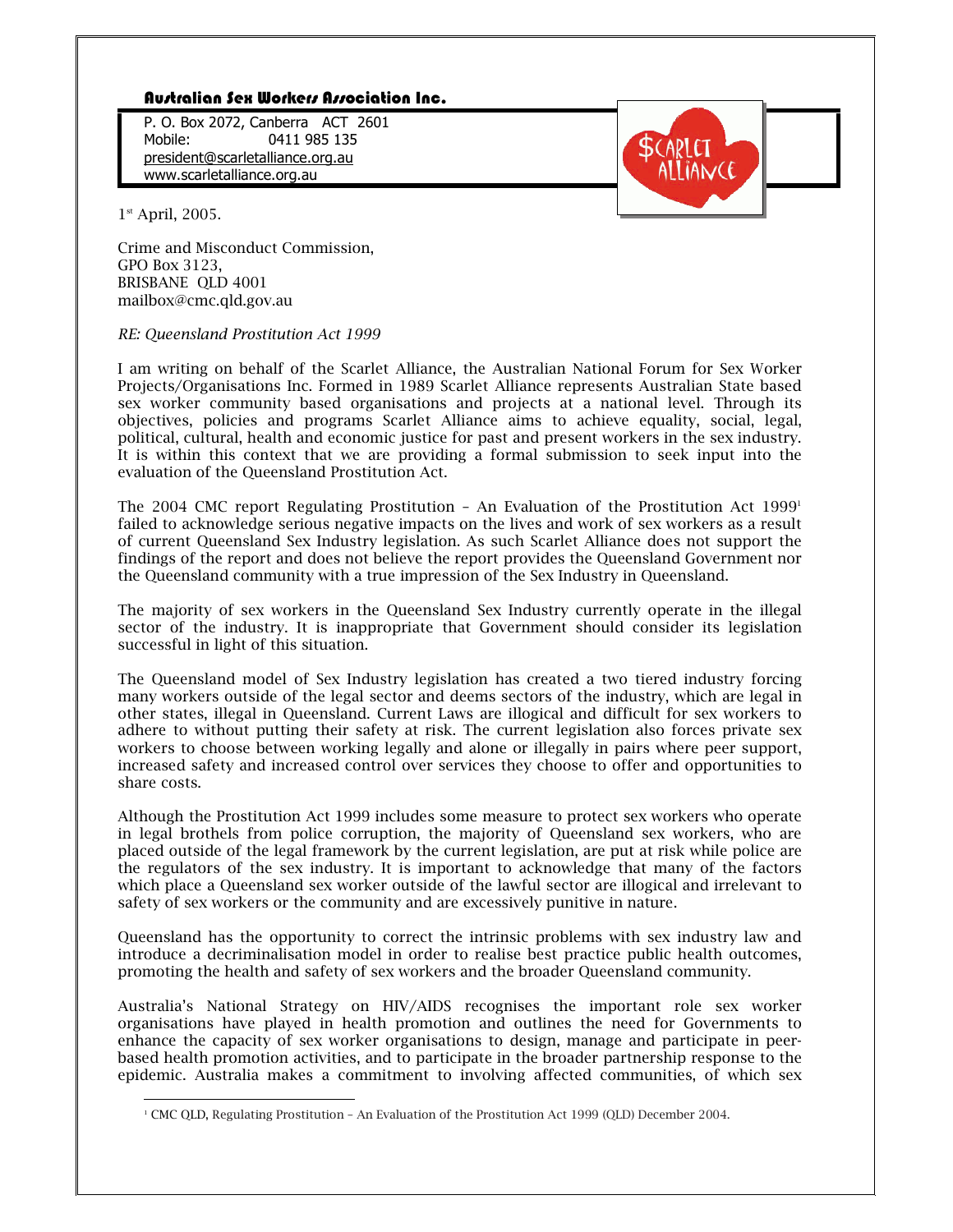workers are identified, at every level including planning; delivery and evaluation of HIV programs and policies; the creation of an enabling legal and policy environment for HIV prevention, treatment and care programs; and promotion of voluntary and confidential testing services..

We thank you for the opportunity to comment and look forward to workable legislation which is in the best interest of sex workers and places their Occupational Health & Safety needs as primary concern to any legislative reforms. Scarlet Alliance would be available to present evidence at a hearing should one be held.

Yours sincerely,

Maria McMahon, Vice President.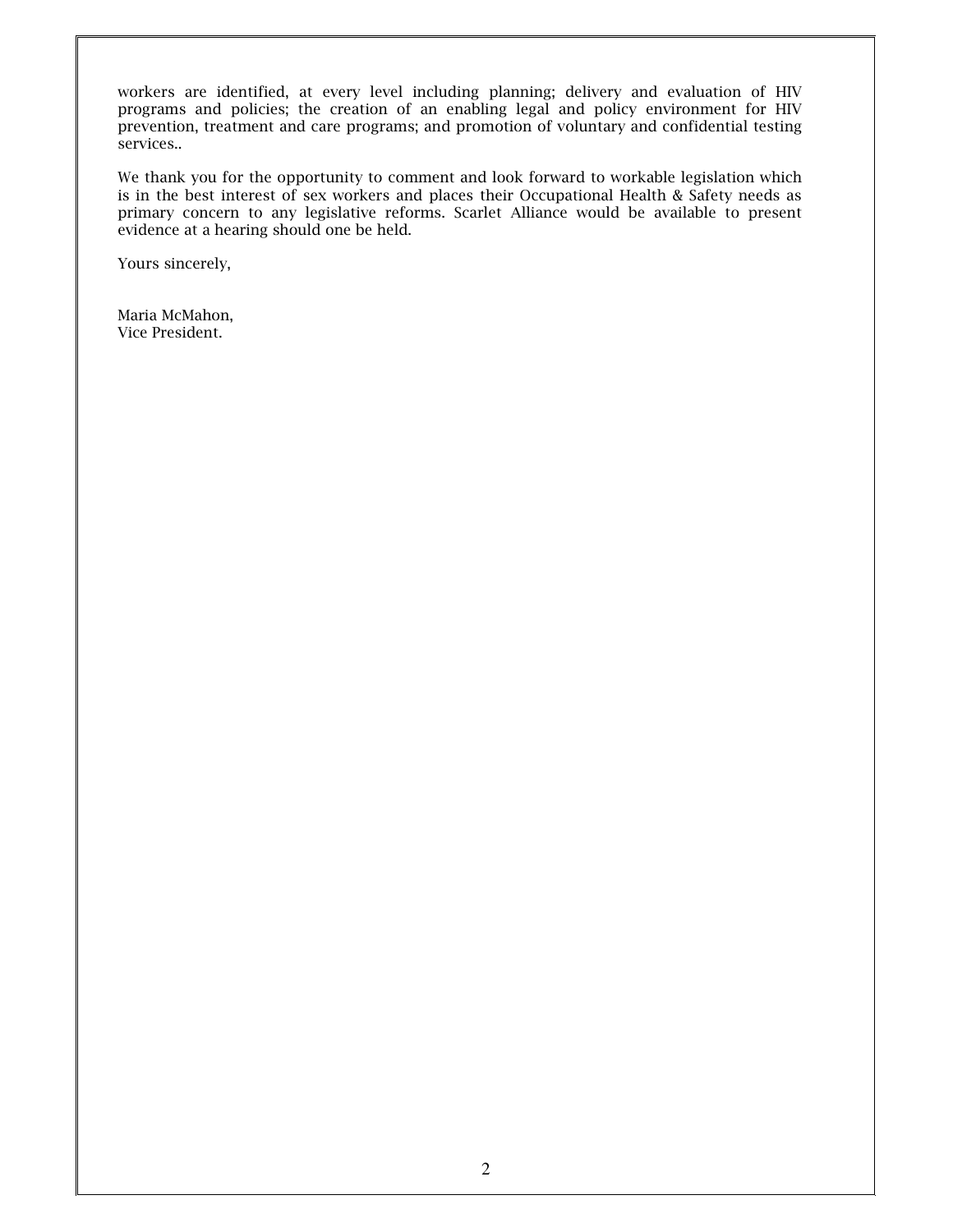# Queensland Prostitution Act 1999, Escort<br>Submission to the Crime & Misconduct Commission

**April, 2005** 

Submission submitted on behalf of Scarlet Alliance's membership.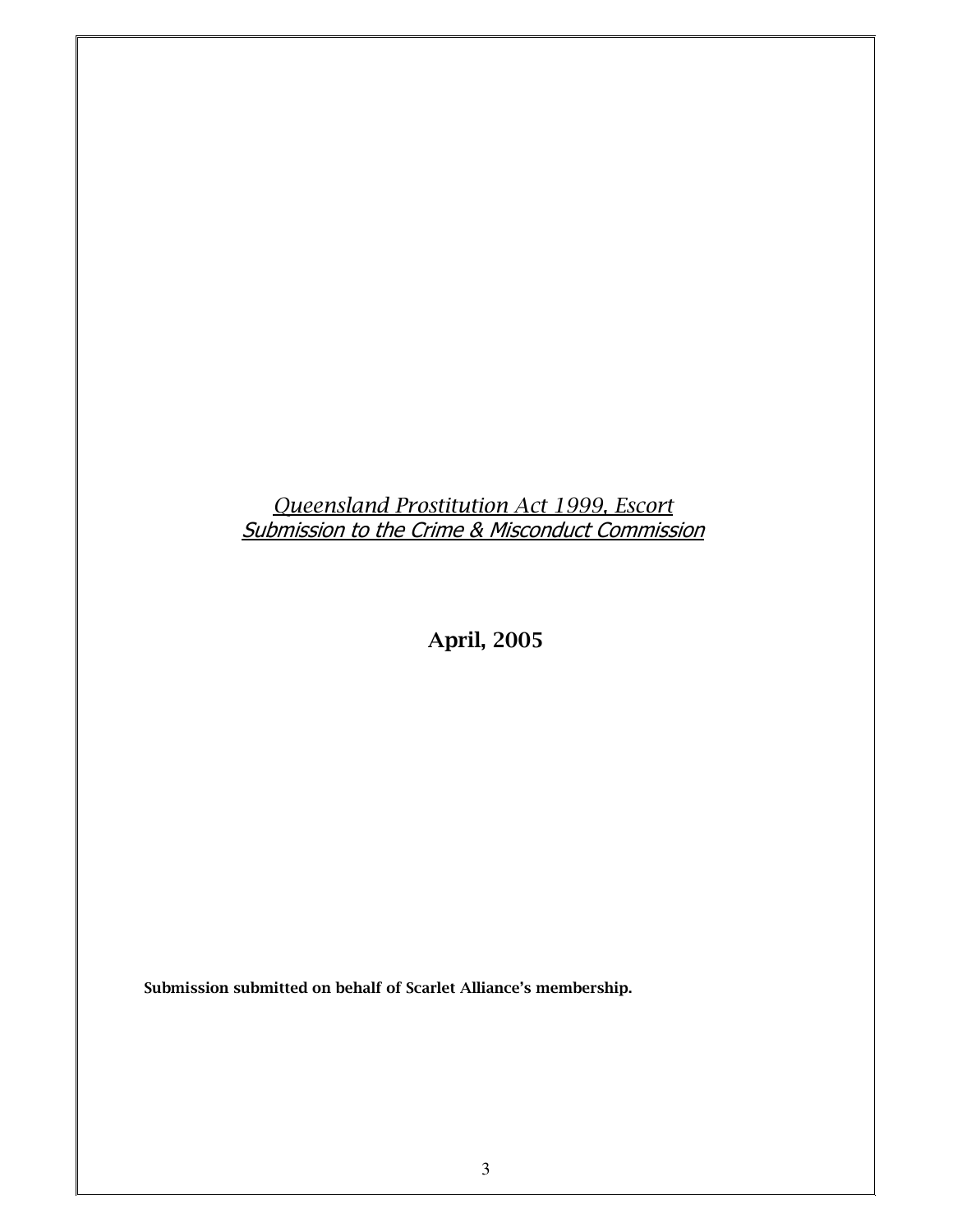#### **SCARLET ALLIANCE OBJECTIVES**

Scarlet Alliance objectives seek for sex workers to be self-determining agents, building their own alliances and choosing where and how they work within a legal framework which maximises their occupational health and safety.

These objectives include:

(a) To promote the civil and human rights of past and present sex workers and to work toward ending all forms of discrimination against them;

(b) To lobby for legal and administrative frameworks which do not discriminate against sex workers:

(c) To challenge any government at any time when and where it implements legislation, regulations, rules, policies or law enforcement practices which are discriminatory and /or repressive to the rights and autonomy of sex workers;

(d) To actively promote the right of all sex workers to work in whatever area of their chosen occupation, including street, brothel, escort, private and opportunistic work.

(e) To actively work towards guaranteeing the right of all sex workers to optimum occupational health and safety provisions. This will promote conditions where safe sex and general health knowledge can be converted to safe work practices. Furthermore, challenge any legislation, policy or process which does not so promote the rights of the worker:

(f) To strive to eradicate sex worker stereotypes and stigmatisation in the popular consciousness and to communicate the diversity of ideas, opinions and aspirations of past and present sex workers;

 $(g)$  To liaise with international sex worker rights groups in the development of regional and international networks, programs and objectives;

(h) To support sex workers and sex worker organisations to become more politically active.

(i) To enhance the capacity of sex workers to participate in advancing their rights and build networks & organisations.

(i) To gather and disseminate sex industry related information to members.

These objects are undertaken in order to advance sex worker rights.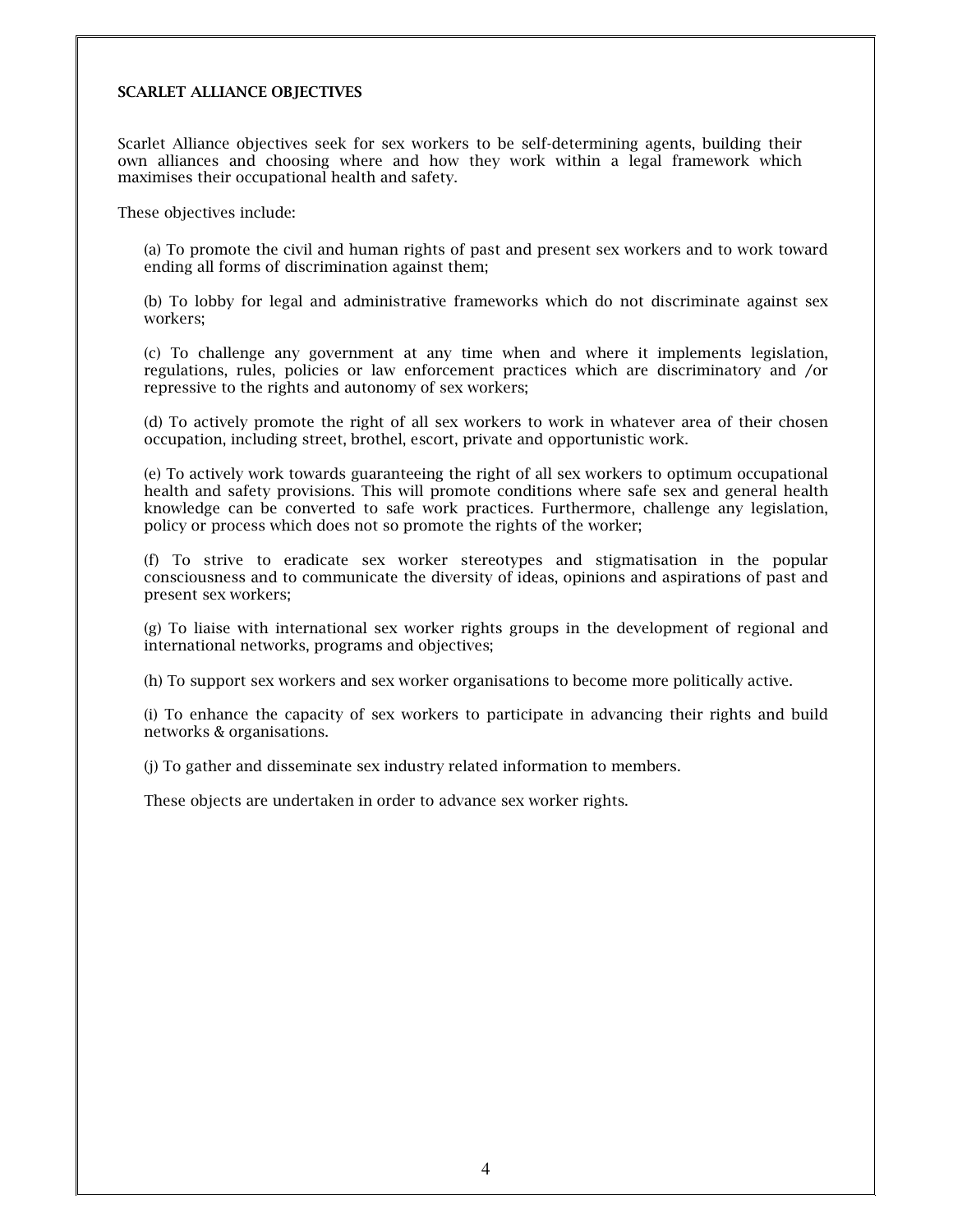#### **EXECUTIVE SUMMARY**

This submission includes feedback on the previous CMC report to greater inform the Governments understanding of the impact of this legislation. Particularly, we raise concern that the negative impact on the lives and working practices of sex workers in Queensland, as a result of current legislation, is not represented in the report and rather a moralistic agenda is evidenced by the focus on the funding of exit and retraining services for sex workers.

We refer to the Hansard record of the parliamentary introduction of the Queensland Prostitution Act 1999 to gain an understanding of the intention of the legislation.<sup>2</sup> In doing so we find that this legislation has not met its objectives and that the current policing of this legislation is in opposition to its original intent. Minister for Police, Tony Barton in his 2<sup>nd</sup> reading speech states: 'However, the most frequent concern expressed during the Government's period of public consultation related to the personal safety of single sex workers.' It is clear that the safety of sex workers was an objective of the legislation. Barton goes on to say 'The Government has acted on that concern by providing single sex workers with an option for employment which many will consider provides greater personal safety'.<sup>3</sup> Scarlet Alliance will discuss evidence that suggests that sex workers in Queensland do not believe this legislation has provided safe working environments in fact many sex workers believe their safety is put at unnecessary risk. This is supported in recent Queensland research that suggests 'it may be that this legislation may have further isolated sex workers and unintentionally created a less safe work environment'.<sup>4</sup>

Scarlet Alliance believes the Queensland Prostitution Act 1999 is flawed sex industry regulation which has resulted in the majority of sex workers in Queensland operating outside of the legal framework (illegally). This is not because sex workers choose illegality over legality but because current Queensland legislation provides: too few legal options (many Queensland centres have no legal sex industry workplaces); forces individual sex workers to work either alone, with a licensed security officer, (which is unaffordable to all but a few private sex workers); OR to work illegally in pairs, providing each other with peer support, increased safety and greater autonomy over services provided and sharing of costs.

The PLA 2001-2002 Annual report says of this legislation 'By removing the prospect of illegality it seeks to minimise the incidence of official corruption which might otherwise support an illegal sex industry.<sup>5</sup>Furthermore, the endorsement by the Queensland Government of Police as the regulators of the largest sector of the sex industry (that deemed illegal by the Queensland Prostitution Act 1999 but legal in other states of Australia) places individual sex workers at an unacceptable risk of exploitation and police corruption.

The Selling Sex in Queensland Report states: 'Consistently, street-based sex workers reported higher rates of violence compared with the legal sectors of the sex industry.' Scarlet Alliance believes the criminalisation of street based sex workers has further marginalised this sector of the industry and that these individuals are further disadvantaged by criminal penalties.<sup>6</sup> For these reasons Scarlet Alliance believes the Queensland Government has failed to protect this sector of the sex worker community and has instead attempted to address social issues with a criminal response.

In reference to the suggestion of registration of escort sex workers Scarlet Alliance warns that legislation which ignores the need for sex workers to maintain their privacy is likely to be boycotted for fear of discrimination. This is the case with any form of registration of individual sex workers.

<sup>&</sup>lt;sup>2</sup> Hon TA Barton MLA, Minister for Police and Corrective Services, Second Reading Speech, Queensland Parliamentary Debates, 10 November.

<sup>&</sup>lt;sup>3</sup> Hon TA Barton MLA, Minister for Police and Corrective Services, Second Reading Speech, Queensland Parliamentary Debates, 10 November.

<sup>&</sup>lt;sup>4</sup> Prostitution Licensing Authority (PLA), Selling Sex in Queensland- a study of prostitution in Queensland, (www.pla.qld.qov.au) (2003)

<sup>&</sup>lt;sup>5</sup> Prostitution Licensing Authority (PLA), Annual Report 2001-2002, (www.pla.qld.gov.au) (2002)

<sup>&</sup>lt;sup>6</sup> Prostitution Licensing Authority (PLA), Selling Sex in Queensland- a study of prostitution in Queensland, (www.pla.qld.gov.au) (2003)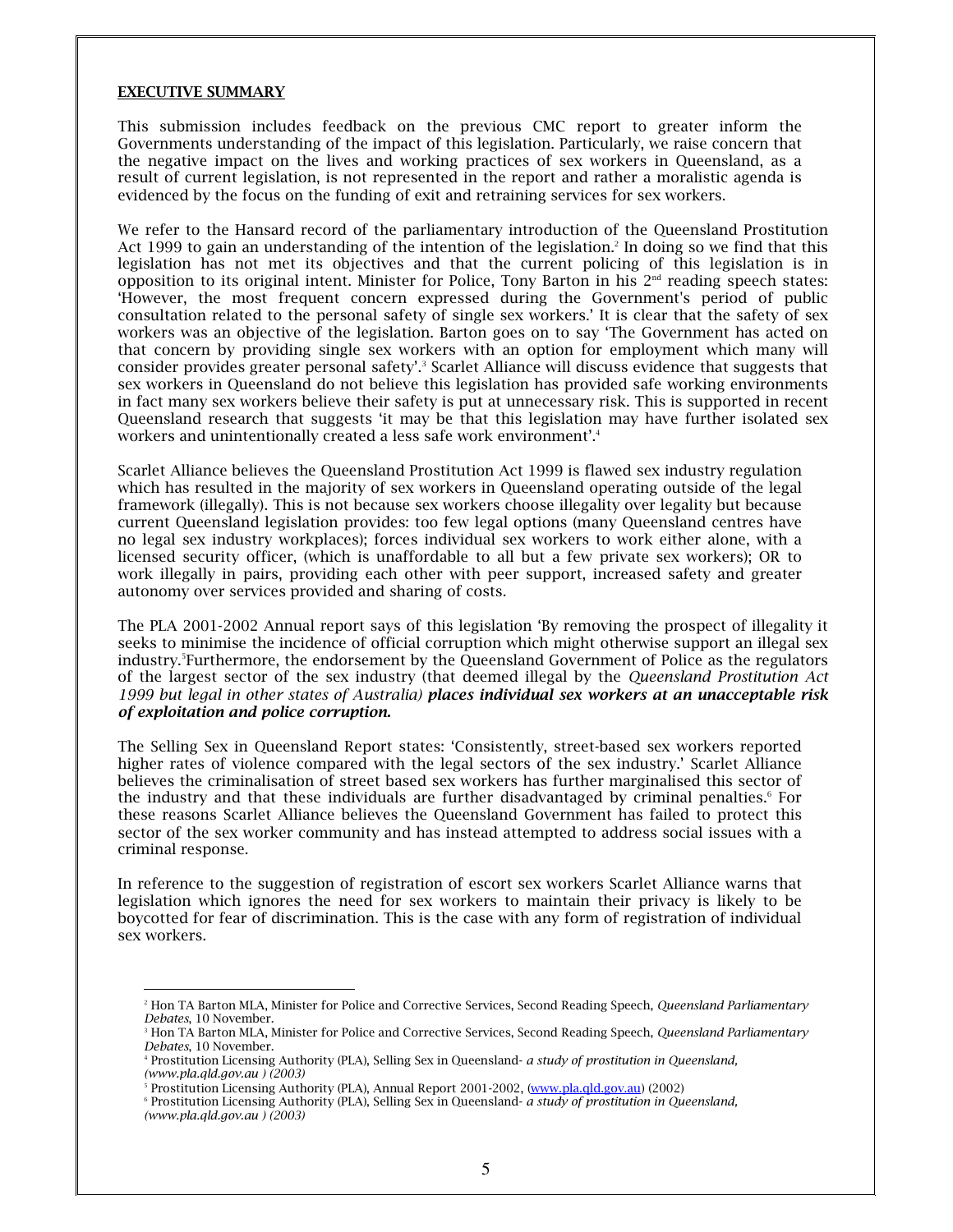Individual sex workers in the sex industry should not be kept on a register or list. It is unclear to what registration would serve other than surveillance in which case it is unnecessary and is another example of singling out sex workers and over-regulation.

Current STI rates amongst Australian sex workers are very low. As such laws which suggest there is a need to create mandatory safe sex legislation are based on myth and misconception. They also show a lack of understanding of the Australian national responses to HIV/AIDS outlined within the recommendations of the National Strategy and current extremely successful education campaigns. If there is one lesson which has been learned from the Australian HIV/AIDS experience it is that peer education, not laws, create safe sex practices.

In 2003, Queensland Government passed amendments to legislation which disbanded the Prostitution Advisory Council (PAC). This change occurred without consultation with sex workers. It is unclear how the important roles that were to be met by the PAC including, some of a watchdog nature, are now to be met. The lack of any sex worker representative role which feeds into the board structures of this legislation is unacceptable. There is now no opportunity for direct input by sex workers into the Queensland Sex Industry legislation.

The roles of the PAC were: 'to monitor the operation of this legislation; to liaise with the authority, the police and other agencies with a view to enhancing interdepartmental coordination; to refer relevant matters for investigation to an agency of Government or any other entity for investigation; to coordinate the development of codes of practice, if appropriate; and to promote and coordinate programs-that promote sexual health care; that help sex workers leave prostitution; that divert minors and other vulnerable persons from prostitution; and that educate sex workers, magistrates, police, community workers and the community about issues relating to prostitution—through the dissemination of information outlining the dangers inherent in prostitution, and focusing on security measures to improve the personal safety of prostitutes."

The members of the council were to include  $-$  'a person who represents sex workers in Queensland; a person with experience as a sexual health care doctor or social worker with experience working with prostitutes; a person with knowledge of the issues for marginalised or disadvantaged young people; a person who is representative of religious or community interests.'<sup>8</sup> There was also the requirement for the council to have a gender balance.

Scarlet Alliance believes Escort Services in Queensland should be decriminalised. However, the current legislation does not support best practice Occupational Health & Safety for the majority of Queensland sex workers. Therefore Scarlet Alliance is concerned that simply adding another sector of the industry to an inefficient and discriminatory model of legislation, (licensing) will not improve conditions for sex workers in Queensland.

<sup>&</sup>lt;sup>7</sup> Hon TA Barton MLA, Minister for Police and Corrective Services, Second Reading Speech, Queensland Parliamentary Debates, 10 November.

<sup>&</sup>lt;sup>8</sup> Hon TA Barton MLA, Minister for Police and Corrective Services, Second Reading Speech, *Queensland Parliamentary* Debates, 10 November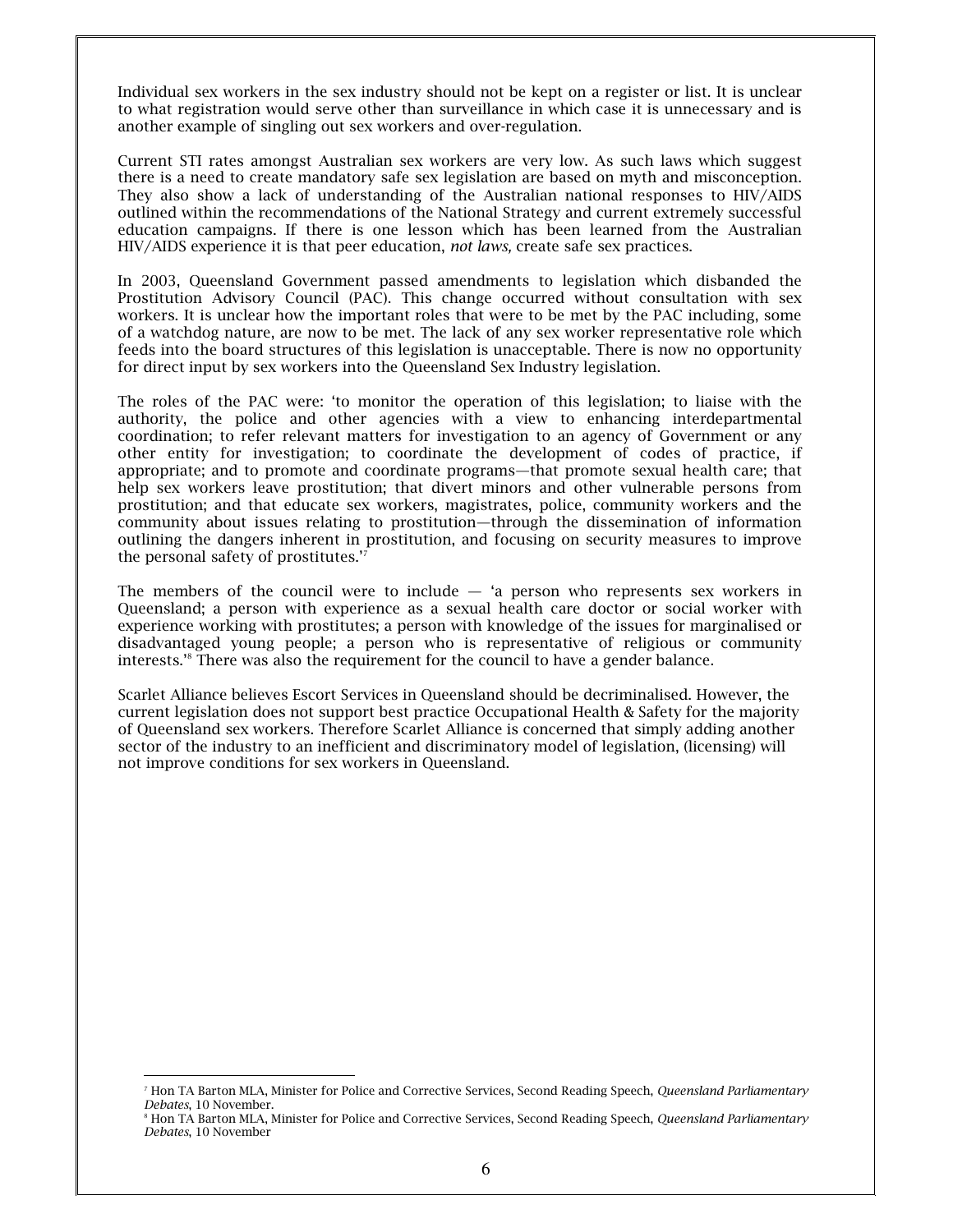#### **INTRODUCTION**

Scarlet Alliance was formed in 1989 following the first HIV & Sex Work Conference. Scarlet Alliance is Australia's national peak body representing community based sex worker organisations and projects and sex worker groups and networks. Each year a National Forum and AGM is held at which time key policies are developed, an executive and spokespersons are elected, presentations and workshops on issues affecting sex workers are conducted.

Scarlet Alliance currently plays an active role in Australia's response to HIV/AIDS and has produced a range of resources in collaboration with AFAO, including: A Guide to Best Practice, Occupational Health and Safety in the Australian Sex Industry (2000), and Principles for Model Sex Industry Legislation (2000) (available at www.scarletalliance.org.au). Scarlet Alliance is a leader when it comes to advocating for the health, safety and welfare of workers in Australia's sex industry

Australia has the lowest rate of HIV/AIDS amongst sex workers in the world, due to the work of community based sex worker organisations and projects who make up the membership of Scarlet Alliance along with the response by those working in the sex industry. Scarlet Alliance member organisations and projects have the highest level of contact with sex workers in Australia of any agency, government or non-government. Our projects have close to 100% access to sex industry workplaces in the major cities. Many of our sex worker organisations and projects within Australia also have CALD (Culturally and Linguistically Diverse) or NESB (Non English Speaking Background) Projects employing bi-lingual project workers.

Scarlet Alliance has played a critical role in informing Government at all levels, and informing the health sector, both in Australia and internationally, on issues affecting sex workers in the Australian sex industry. In addition, Scarlet Alliance has been active in promoting to other countries the models of service delivery which have been most effective in minimising the transmission of HIV and STIs amongst sex workers and their clients.

Scarlet Alliance values direct experience of the sex industry, and constitutionally our member organisations are required to employ a majority of current or former sex workers. Peer Education, where people with knowledge of, or experiences in, the sex industry are employed, is the basis from which our successful service delivery is conducted. Each sex worker organisation/project provides an outreach service to sex industry workplaces, thus offering a high level of personal contact to sex workers and other sex industry staff.

Scarlet Alliance believes that the introduction of new legislation to regulate any industry must be conducted in such a manner as to ensure the smoothest possible transition and highest possible level of compliance in the transition from unregulated to regulated Industry. Legislation to regulate the sex industry should be no different. The aim should be to incorporate those currently working in the sex industry within a framework that is workable and supportive of sex industry occupational health and safety.

The 2002 Annual General Meeting of Scarlet Alliance, attended by all its state member organisations/projects considered the issue of registration of individual sex workers. Those in attendance are experts in their field of sex worker occupational health and safety, sex industry legislative reform and an understanding of government and community concerns relating to the sex industry. As they have considerable experience across all Australian jurisdictions and a comprehensive understanding of the failure and success of various models of law reform applied in Australia over the previous twenty years their input into consideration of this matter was invaluable. The meeting unanimously concurred with existing Scarlet policy that the licensing/registration of sex workers is contrary to the best interests of sex workers, is unworkable and has failed in every jurisdiction it has been enacted.

In light of these arguments against the individual registration of sex workers, Scarlet Alliance urges legislators to consider an inexpensive, workable minimalist structure (such as decriminalisation).

#### Rather than

• Registration of individual private workers, which will act as a barrier to compliance and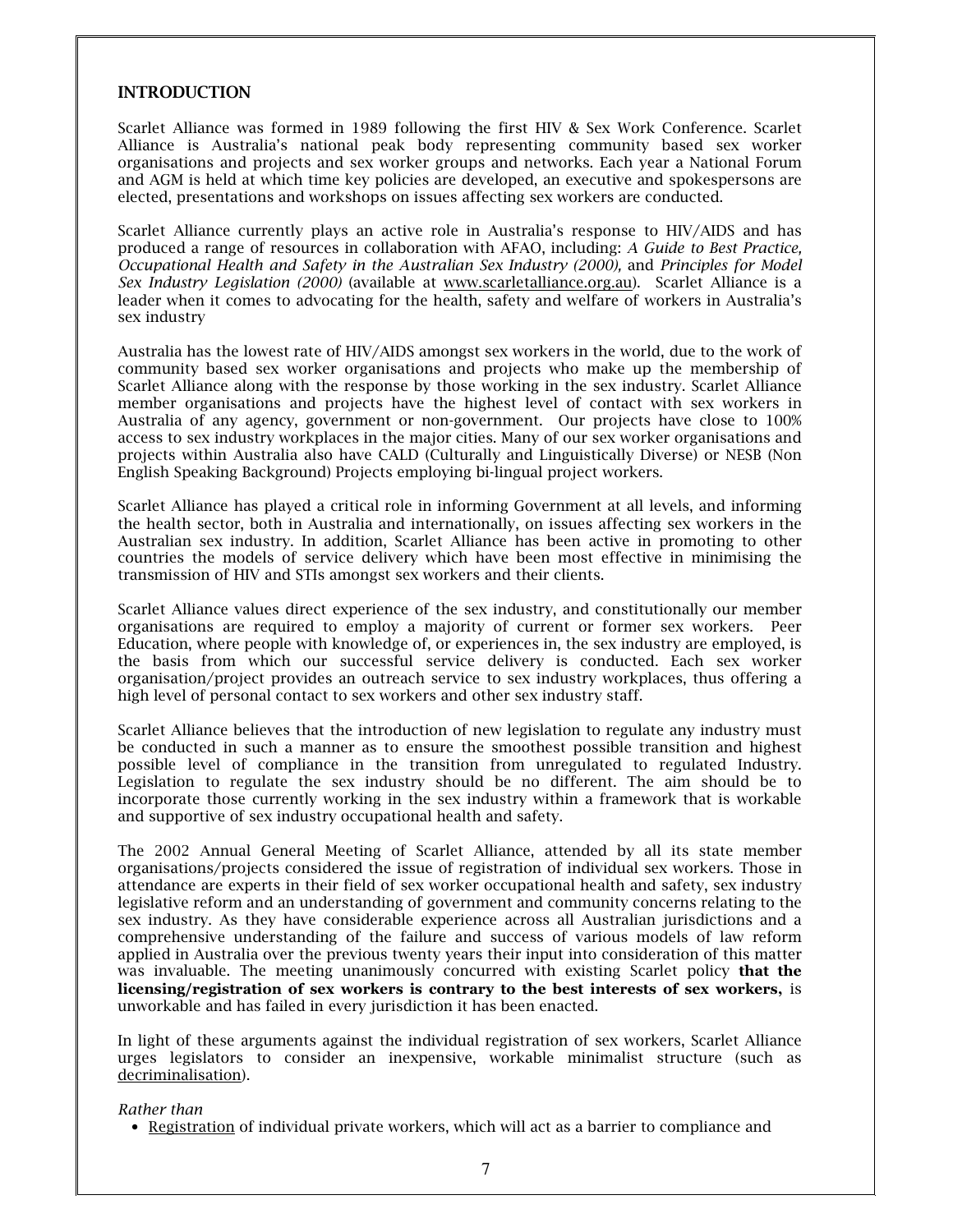• Criminalisation of the street based sex work industry, which has created new problems rather than addressed existing problems and further disadvantaged the most marginalised sex workers.

We suggest:

- ensuring the safest possible working environments for sex workers in their chosen area of work.eg.
	- two private workers working together or hiring a receptionist,  $\bullet$
	- $\bullet$ street based sex workers, decriminalised therefore allowing sex workers to report crime or threats without fear of retaliation, removing the unsafe notion that police are only the prosecutors and not the protectors for sex workers.
	- Anti-discrimination legislation available to all sex workers to address the current high level of discrimination faced by sex workers when applying for loans, attempting to rent property etc.

Registration of individual sex workers in Australia has generally failed and merely resulted in the creation of a two tiered system of legal and illegal sex work as many sex workers refuse to comply, preferring to work illegally rather than submit to registration requirements as the greatest disincentive to a sex worker is the loss of control over who knows about their sex work. This is detrimental to the very aims of law reform as the reason sex industry legislative reform was undertaken are undermined. People who are left to operate outside of the law are unregulated.

## In Summary

Scarlet Alliance believes that Escort services should be decriminalised in Queensland. We acknowledge that Oueensland sex workers are reporting major concerns with the current legislation and the pressure to overlook important occupational health and safety issues. These concerns are not being addressed by the Queensland Government and were not acknowledged in the previous CMC report.

For this reason Scarlet Alliance recommends the Queensland government address the current unsafe and unsatisfactory conditions for ALL Queensland sex workers.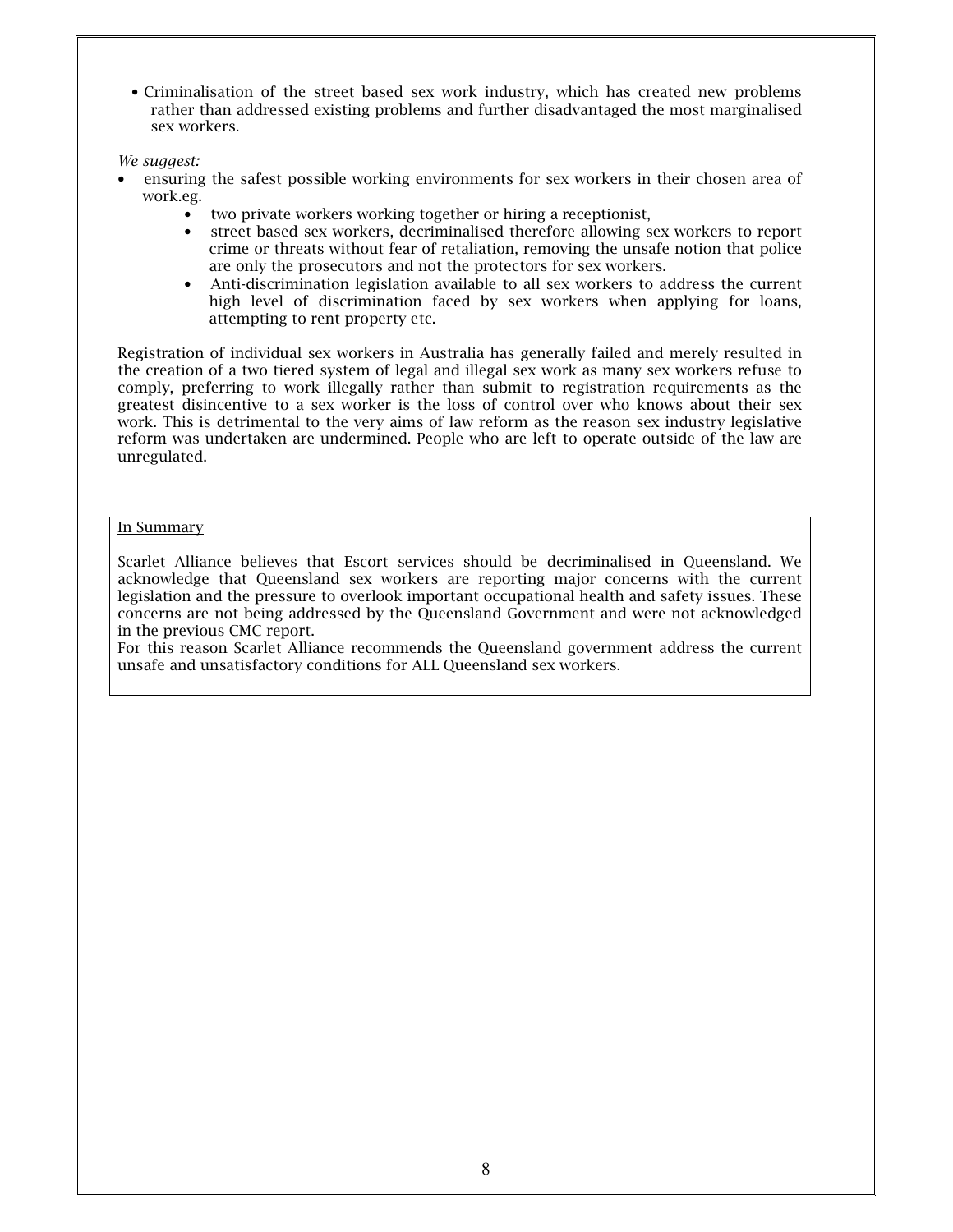# PART 1 Scarlet Alliance comments relating to: **PREVIOUS CMC REPORT - Requlating Prostitution (CMC 2004)**

The previous CMC report can not be seen to have evaluated the Queensland Sex Industry legislation as the majority of sex workers, those who are deemed illegal under the Prostitution Act 1999, were not actively included in the evaluation. It is sex workers who are forced to operate illegally which are most adversely affected and marginalised by this legislation.

The previous CMC report failed to acknowledge -

- That currently the majority of sex workers operate outside of the legal framework. Without the protection of antidiscrimination legislation, best practices workplace occupational health and safety measures and without the ability to report crime or harassment
- It is the Prostitution Act 1999 that has created a sex industry legislation regime that has divided the Oueensland Sex Industry into two sectors, Illegal and Legal. Other models of legislation seek to draw the majority of sex workers into the legal sector (more transparent) and ensure that the majority comply with best practice procedures.
- It is inevitable that the government endorsed police regulation of the majority of the industry (the illegal sector) will result in police corruption in association with individual sex workers, the majority of whom are women.
- Undefined and poor industrial rights/relations of sex workers working in Queensland's legal brothels.
- The ways in which criminalisation has further stigmatised and marginalised, resulting in negative health and safety outcomes, for sex workers who work in Queensland street based sex work industries
- The negative outcomes of legislation in Queensland which prevent sex workers from operating in pairs or in small cooperative settings with other sex workers.
- The negative impact on sex workers of entrapment and the inevitable police corruption associated with such practices.
- The enforcement of Amendments to legislation (2002) relating to mandatory use of Prophylactics which has resulted sex workers being charged but not clients.
- Although the report recommends *reconsideration* of the current excessive mandatory testing of sex workers it does not go far enough. There is no evidence to suggest that Queensland sex workers require mandatory sexual health testing in fact the epidemiological statistics suggest that sex workers have low rates of Sexually Transmissible Infections. Mandatory health checks rather than self regulated testing is clearly not evidence based and is discriminatory, endorsing a myth of sex workers as the vector of disease.

The CMC report shows a bias in its discussion of trafficking and migrant workers which only refers to materials written in the United Kingdom rather than current information providing evidence on the Australia situation provided by Scarlet Alliance and its member organisations to the Australian Parliamentary Joint Committee Inquiry into trafficking.

Scarlet Alliance believes there is an intrinsic bias in a report which fails to recognise those sectors of the industry which are most marginalised by the legislation it seeks to evaluate and having failed to acknowledge the major negative impacts on sex workers work (as outlined in this submission) then recommends the support for increased exit and retraining services, the necessity for which is not supported by evidence from sex workers.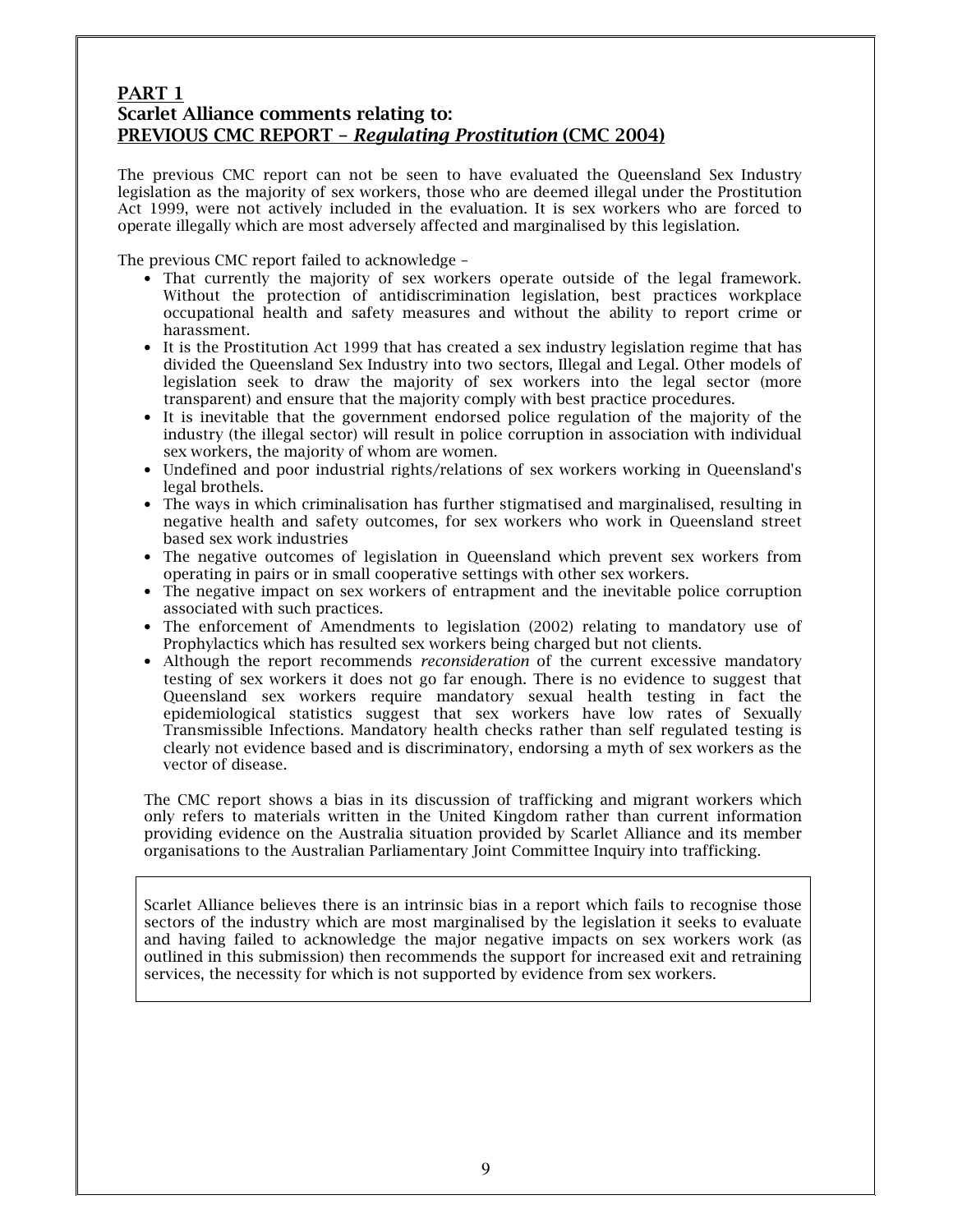# PART<sub>2</sub> **Scarlet Alliance comments relating to:** CMC Discussion paper, 'Should escort or outcall prostitution services in Oueensland be legalised?'

## **Should Queensland legalise Escort Services?**

The current model of Queensland Sex Industry Law has resulted in a two tiered industry whereby a small 'boutique' industry operates legally but the majority of the industry operates illegally. Scarlet Alliance believes that escort services should be decriminalised allowing such services to be provided. However, the current licensing framework has not been successful. As such, Scarlet Alliance believes the Oueensland Government must address the serious problems that exist with current laws. Ignoring the existence of these problems will result in the escort industry similarly to the rest of the industry being affected by ineffective regulation.

## • The capacity for legal brothels to provide escort or outcall services?

Currently, sex workers providing services in legal brothels in Queensland experience high level industrial relations concerns and ambiguity over their employment status (employee or subcontractor). Although this is anecdotal evidence, without some form of 'whistle blowers' legislation in place - an so few legal workplaces - it is unlikely that workers in Queensland legal brothels are likely to be empowered to make complaint for fear of being sacked and having few other legal workplace options. In the Prostitution Licensing Authority Annual Report 2001-2 it is shown that 46% of complaints received related to licensed brothels and that 42% of people making complaints were sex workers. This would seem to indicate an excessively high level of complaints from sex workers and that an equally high level of those complaints were about legal brothels.

Legal brothels exhibit a high level of control over sex workers which they employ, however, owners of these businesses avoid their responsibilities as employers by describing sex workers as subcontractors. There has not been a case taken to the industrial courts in Queensland because of the stigma and discrimination experienced by sex workers and the need for a sex worker to be 'out' in the process of making a complaint. A Western Australian precedent would seem to indicate the type of controls many brothel owners have over individual sex workers is consistent with an employer/employee relationship not business and subcontractor relationship.<sup>9</sup> Allowing for the provision of escort services by legal brothels does not address this issue.

## Best Practice for Escort Agencies and businesses providing Escort Services

For effective Escort services there is the necessity for drivers to transport sex workers too and from the booking. Best practice would ensure the driver waited outside during the booking and had mobile contact with the worker.

Escort workers must be provided with mobile phones (without outward call blocks). It should be the requirement of the escort business to provide the phone, ensure it is operating properly (has been tested before departure) has emergency numbers and agency numbers keved into the phone, ensure the escort sex worker understands how to use the phone, understands safety procedures and has been provided with prophylactics and lubricants (these must be stored at the specified temperature at all times to prevent breakdown of latex.

The mobile must be provided to ensure escort sex workers are able to 'call in' to the escort agency indicating the worker is happy to take the booking and has received payment. The

<sup>&</sup>lt;sup>9</sup> Industrial Court of Australia, PHILLIPA V CARMEL before RITTER, (WI 2523) Perth, Western Australia, 10 September, 1996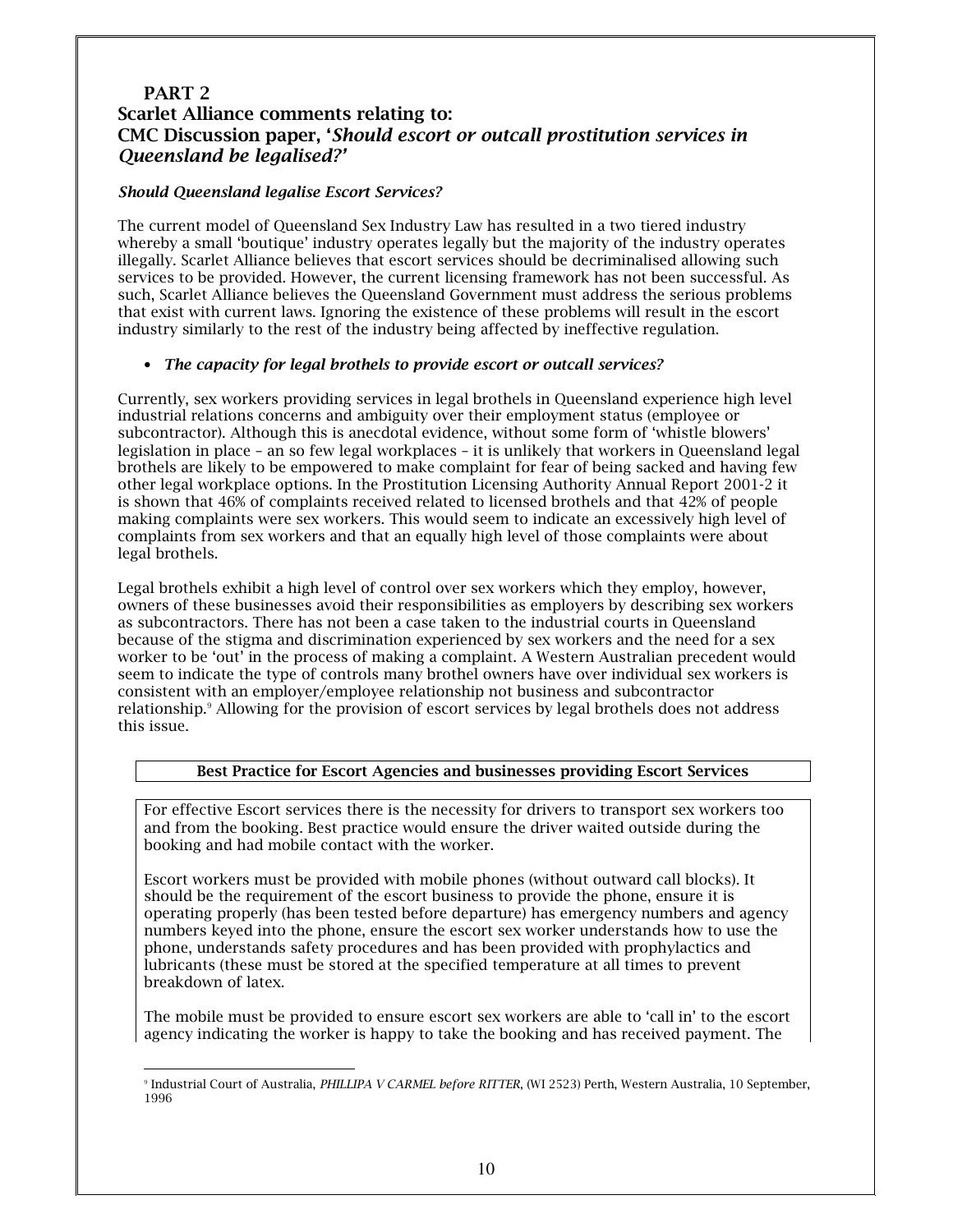escort sex worker after completion of the booking then 'calls out' within the allotted time frame to indicate the worker is leaving the booking. The driver is advised immediately and will ensure the sex worker leaves the booking immediately.

In some cases sex workers have been unhappy with security provided by operators when drivers have left the area and are not available when a sex worker decides to end the booking earlier than first agreed. This situation is unacceptable as the worker may be 'stranded' outside.

A cancellation fee must be charged to the prospective client, to be collected by the driver if the client decides not to continue with the booking. That fee must be paid to the sex worker for wasted time.<sup>10</sup>

## • Independent escort or outcall prostitution agencies?

Scarlet Alliance believes that escort services provided by independent escorts and escort agencies in Queensland should be decriminalised. The Queensland Government would be showing an extreme bias if it was to only allow escort services from legal brothels.

Escort services have historically been part of those services provided by sex workers. Scarlet Alliance believes these services should never have been made illegal as part of the Prostitution Act. Clearly legislators at the time did not have the best interests of sex workers at heart.

In many other states and territories in Australian escort services are legal. Escort services are a traditional service provided by sex workers and negotiated between the client and the worker. The benefits of being able to provide escort services include

- Discretion for the sex worker and the client  $\bullet$
- Reduced overhead costs of establishing business premises  $\bullet$
- $\bullet$ Flexibility for transient and temporary sex workers

#### If you agree with brothels doing escort

• Do you think the number of sex workers providing services for a brothel at any one time should be limited - how should this be done?

Scarlet Alliance does not support the over regulation of the sex industry. Over regulating the industry encourages the illegal sector which is unable to comply with the regulations. An illegal sector heightens opportunities for breaches in occupational health and safety requirements. Restricting the number of sex workers working at brothel at anyone time does not equate to sensible business practices. The over-regulation of the Queensland sex industry renders this option as complex.

• Do you believe that sex workers providing escort services for legal brothels should be monitored to ensure compliance with the Prostitution Act (eq health safety reasons, limitations to the number of workers allowed to provide services at any one time? If so, how should this be done?

Scarlet Alliance does not believe that sex workers should be 'monitored to ensure compliance with the Prostitution Act'. In respect to legal brothels, it is not the responsibility of the individual sex workers to maintain the legal practices of the brothel.

Instead Scarlet Alliance believes the pertinent question is, 'Do you think legal brothels should be monitored to ensure they have in place effective measures to ensure the occupational health and safety of their employees, that is, sex workers.'

The need to monitor compliance Queensland's current requirements with regard to health checks for sex workers are out of step with both the epidemiological statistics in Queensland which show sex workers to have low rates of STI - this includes illegal sex workers. These statistics have remained within a similar range since prior to the Prostitution Act.

<sup>&</sup>lt;sup>10</sup> Based on a fact sheet from Scarlet Alliance & Australian Federation of AIDS Organisations (2000) A guide to best practice Occupational Health & Safety in the Australian sex industry.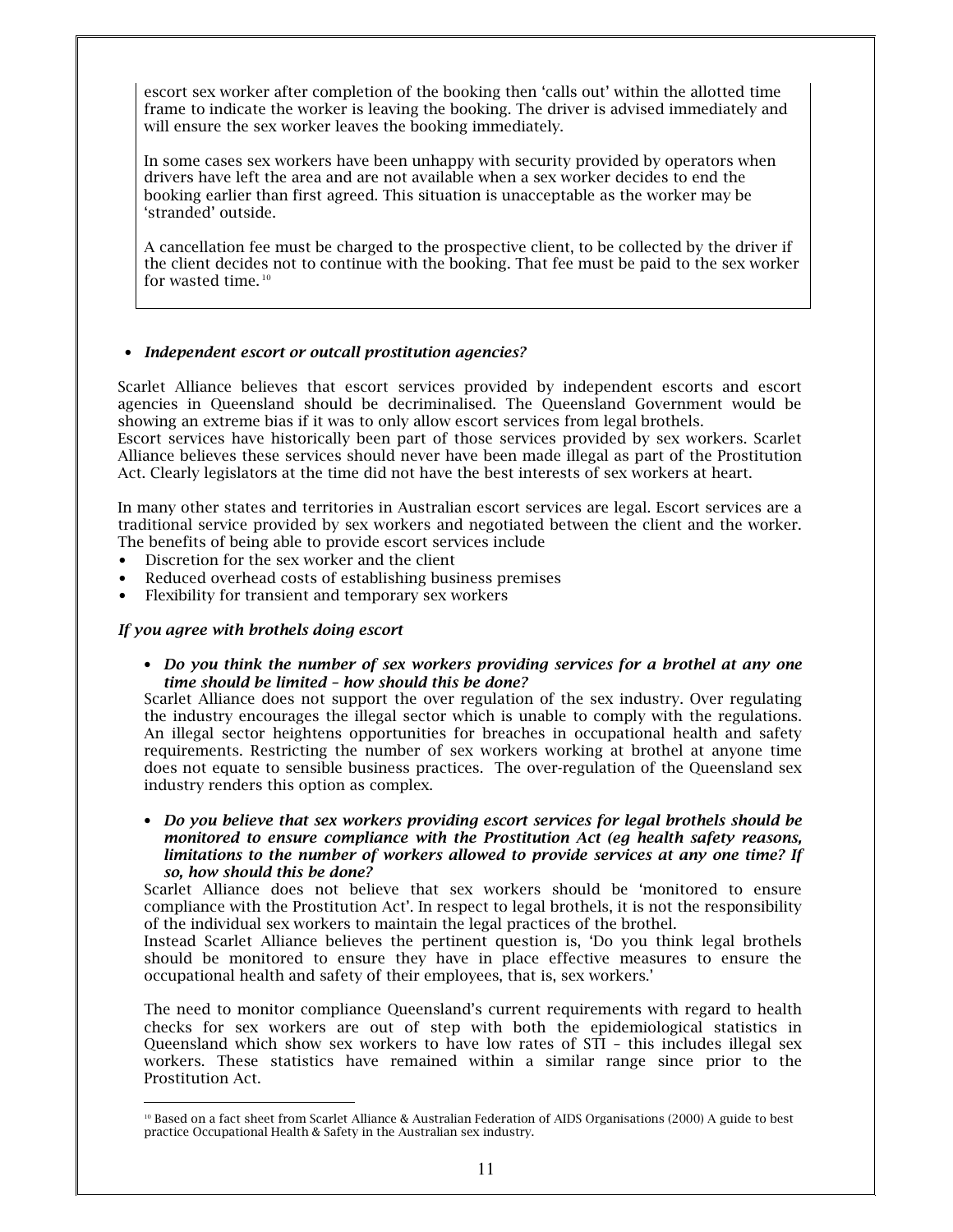These statistics are an outcome of sex workers adopting use of condoms in their workplaces and providing a high level of safe sex education to clients on a daily basis. It is recommended that all sex workers and their clients use prophylactics, and this is current industry practice, it is unnecessary to make this a law or mandatory. It is current National policy to influence behaviour through peer education campaigns not through the use of criminal sanctions that have been demonstrated to be unworkable.

Australian sex industry currently has excellent standards in terms of safe sex practices. An example of this is the fact that protected oral sex is widespread within the sex industry, but seldom occurs outside it. Creating an offence related to non-compliance with this standard is unnecessarily punitive, and singles out sexual contact within the industry as inherently more risky than other sexual contact.

Mandatory safer sex is not a feature of the Australian National HIV/AIDS strategy<sup>11</sup> and not the basis of sex industry O H & S which works towards voluntary compliance. For example, WorkCover NSW guidelines do no endorse mandatory safe sex. Education, not law, has been the most effective way to promote safe practices the success of which is evidenced in current very low rates of Sexually Transmissible Infections and HIV/AIDS amongst Australian Sex Workers. These statistics suggest sex workers are actively promoting the use of condoms for commercial sexual services. Any law which inhibits the provision of education and the supply of safe sex products is counterproductive.

#### • Do you have a view on the potential roles of various agencies such as the PLA QPS in the monitoring of escort services provided by legal brothels? What kind of info would need to be collected and reviewed? How could their current compliance functions be applied and/or modified.

There are serious problems with the current regulation of the Sex Industry in Queensland. Scarlet Alliance receives regular anecdotal evidence from sex workers which would indicate discrimination against sex workers by both Police and the PLA. For the reasons outlined below we would not support police regulating sex workers.

## Queensland Police Service

Scarlet Alliance believes laws in Queensland which allow entrapment in relation to individual sex workers put sex workers, mainly women in an unnecessarily vulnerable situation where police corruption could occur. The Fitzgerald Inquiry uncovered endemic police corruption in relation to the sex industry and Scarlet Alliance warns that it is inevitable that police corruption will exist when police are the regulators of women (who are forced to work alone by the law) in the case of private workers and in the case of street based sex workers who are marginalized as a result of Queensland laws which deem them to be operating illegally.

The current policing of the Prostitution Act 1999 is a contradiction to the intent of the legislation as articulated in the  $2<sup>nd</sup>$  reading speech. Clearly legislators correctly identified the reality of police corruption when police have a role regulating the sex industry and introduced measures to attempt to prevent its occurrence.

The following clause shows the intention to ensure this legislation should reduce opportunities for police corruption and for an external body to track police contact with the sex industry.

Police will be permitted to enter and inspect a licensed brothel at any time when the brothel is open for business but subject to certain conditions. These are that:

- 1) Only police above the rank of Inspector, or those with the written permission of an
- Inspector or higher ranking officer, will be able to exercise this power; and

2) The PLA will keep a register of any police entry into licensed brothel of which the police are required to inform them.<sup>12</sup>

However, only police of the rank of inspector or above may enter, or authorise an entry, to a licensed

<sup>&</sup>lt;sup>11</sup> Commonwealth Dept. of Health and Aged Care, National HIV/AIDS Strategy 1999-2000 to 2003-2004.

<sup>&</sup>lt;sup>12</sup> Kelly-Anne Collins, Research Publications and Resources Section, Queensland Parliamentary Library,

<sup>1999</sup>QUEENSLAND PARLIAMENTARY LIBRARY Research Note No 6/99, Research Publications and Resources Section-(December 1999) ISSN 1440-5490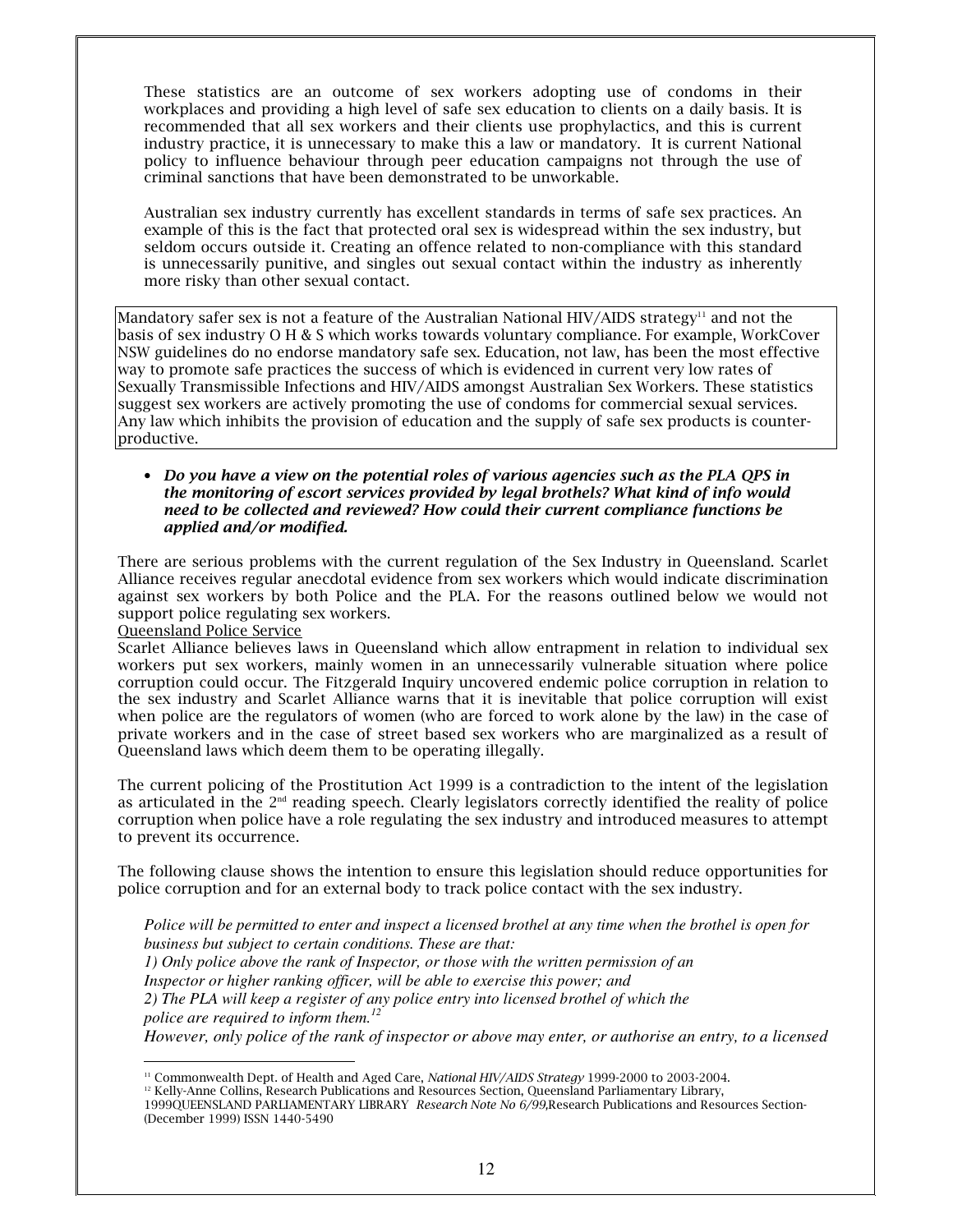brothel when it is open for business. Police officers who wish to inspect, copy or take possession of *documents or things must seek prior written authorisation from the PLA. Details about police entry of licensed brothels must be reported to the PLA. 13*

However, this recognition of the risk of police corruption and the attempt to put in place measures to prevent its occurrence has not been afforded to the entire sex industry. It only protects sex workers who operate in legal brothels. Private sex workers, (legal workers), are not afforded this same protection.

Private sex workers in Queensland are in fact under surveillance by a section of the police department, Prostitution Enforcement Task Force (PETF), who regulates the private sex worker sector whilst the street based sector is largely targeted by local area police. This places police as the regulators of these sectors of the industry.

Scarlet Alliance believes the Police primary function in relation to the sex industry should be to protect sex workers from violence and respond to calls for assistance. This is unlikely to occur under a criminalized framework when sex workers are reluctant to access the services of the police for fear of prosecution. Current relationships between sex workers and Police in Queensland are less than desirable resulting in many sex workers considering Police officers to be 'prosecutors' rather than 'protectors' this has resulted in an low levels of sex workers reporting crimes perpetrated against them. By providing police with greater punitive powers it is unlikely that this situation will change. In light of evidence that Police Corruption has been a feature of Police regulating the Sex Industry $^{14}$  Government should attempt to remove any opportunity of police corruption in order to 'promote the welfare and Occupational Health & Safety of sex workers.

Instead we believe a decriminalised industry is more open to scrutiny as it is more easily accessible, police relationship with sex workers are improved and there is increased levels of reporting of crime. Increasing police powers will not improve the situation of violence against sex workers, particularly under a legislative framework which is likely to result in large underground illegal sex industry where sex workers are unlikely to report crimes of violence and are subject to potential police corruption and control.

#### Prostitution Licensing Authority

Scarlet Alliance has received anecdotal complaints from is aware of complaints made to the PLA which have received courteous but little response.

Anecdotal information from Queensland Sex Workers as part of a recent Scarlet Alliance teleconference included many statements by sex workers indicating they were unhappy with contact with the PLA. Scarlet Alliance has been contacted by sex workers with complaints regarding: issues of confidentiality breaches by PLA compliance officers (reported to the PLA), lack of sensitivity to sex workers privacy concerns, lack of assistance when providing information regarding poor work place standards and practices, lack of processes to capture complaints of an anonymous nature, concern that complaints are not followed up, lack of interest in concerns ranging from unwanted camera surveillance in staff change areas, ineffective security systems and cameras, breaches of policy regarding security, sex workers being threatened with fines, implementation of daily 'shift fee' or 'amenity fee' charges by brothels deducted from the workers earnings and bonds (of workers earnings) held until end of 'shift' or work period and lack of provision of condoms and lubricant, or sale of condoms and lubricant to staff by brothels (should be free).

Many sex workers comment that they are unable to make complaint to the PLA for fear of retribution or loss of employment. There is a need for a complaints process which is anonymous or whistle blower legislation which protects sex workers from identification.

Brostitution Licensing Authority, *Queensland Laws- Prostitution and the law in Queensland*, www.pla.qld.gov.au (2003): <sup>14</sup> Commission of Inquiry into Allegations of Police Corruption in the Queensland Police Department 1986-1989. (Fitzgerald Inquiry) 1990). Report Brisbane: Queensland Government Printer.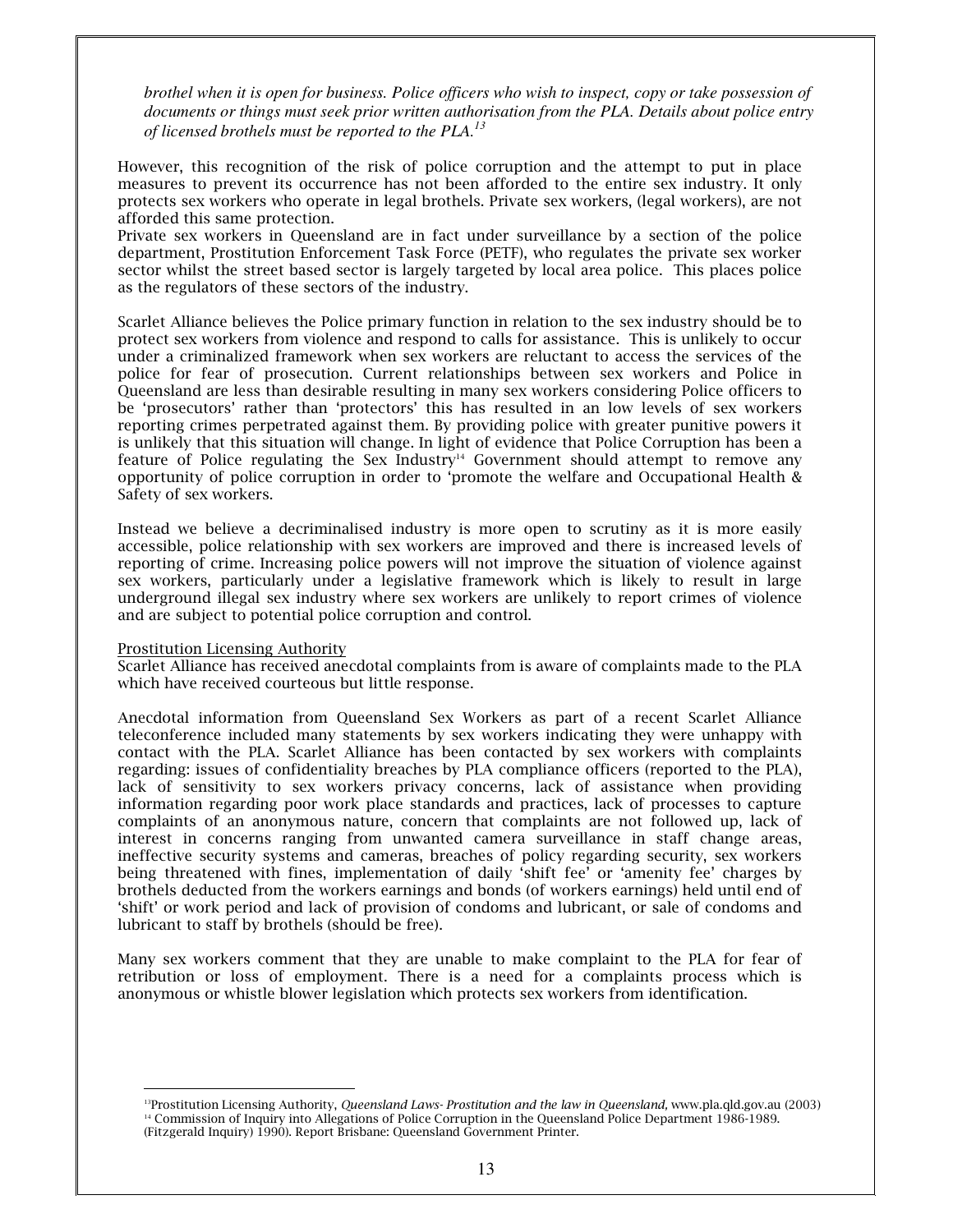## **Advertising**

PLA has a role in authorising advertisements by sex workers. Sex workers in Queensland have described difficulties with understanding their commitments and legal rights in relation to advertising in Queensland, Sex workers have stated that words which are acceptable to the PLA and those that are unacceptable are often illogical and some workers have experienced an advertisement being censored without any clear reason.

#### Do you think sex workers providing escort services for brothels should be registered? If so how could this be done.

Scarlet Alliance believes that any proposal to require 'self-employed sex workers to register is discriminatory. To single out the sex industry for such an invasion of privacy when a range of other industries are not treated in the same manner is unacceptable. According to the Scarlet Alliance resource document Principles for Model Sex Industry Legislation the need for licensed/registered sex workers is clearly unnecessary when sex work is compared to other forms of work, professions or other industries such as, hairdressers, doctors, plumbers, accountants, landscape gardeners etc.

"Registration when it occurs within other industries tends to apply to professional associations with the purpose of ensuring that the people practicing in that field have the necessary skills. For example, doctors, hairdressers, dentists etc. are not controlled by specific government legislation but are members of their own professional bodies. When registration is applied to sex industry businesses or individual sex workers the intention is usually as a form of government surveillance. $15$ 

Scarlet Alliance fundamentally opposes the licensing or registration of individual sex workers under any circumstance. The following points outline our concerns.

- Public Health Concerns about public health are often cited as a reason for laws 1. aimed at increasing control over sex workers lives and indeed the CMC discussion paper includes 'health and safety reasons' as possible reasons for monitoring compliance. However, recent history has demonstrated that despite the major barriers of criminalisation and stigma, sex workers enjoy higher standards of sexual health than other members of the general community.<sup>16</sup> Furthermore, Australia leads the world in HIV education and prevention efforts with sex workers. To date there is no documented evidence of the transmission of HIV in an Australian sex industry context despite international trends of high prevalence of HIV among sex workers and their commercial sexual partners in many other countries.
- 2. Human Rights - The registration of individual sex workers is a violation of their human and civil rights. Sex workers have a right to privacy, the right to work in an occupation of their choice, the right to live and work free from violence and harassment, the right to live free from discrimination, vilification and stigmatisation.<sup>17</sup> Furthermore when a government singles out individual sex workers for surveillance in excess of how other industries are treated they endorse sex workers being treated differently and the stigma and discrimination which results.
- Privacy It unnecessarily creates a barrier to individual sex workers working legally. 3. Many Sex Workers fear their identity and profession being known for fear of potential violence, extortion, coercion, family breakdown, discrimination, harassment etc. It raises serious concerns over who has access to the information, how this information is to be secured, confidentiality, privacy and a range of other legal issues.
- $4.$ Over-regulation - The registration of sex workers is also unnecessary and counterproductive to the aims of controlling the activities of the sex workers and the sex industry. There are a range of other ways in which the professional standards of the sex

<sup>&</sup>lt;sup>15</sup> Banach L. (2000) Principles for Model Sex Industry Legislation. Sydney. Scarlet Alliance and AFAO (Metzenrath S. ed). <sup>16</sup> STD Control Branch South Australian Health Commission (Epidemiological evidence submitted to the Social Development Committee of the Parliament of South Australia Inquiry into Prostitution).

<sup>&</sup>lt;sup>17</sup> Banach, L. (1999) Unjust and Counter Productive: The failure of Governments to Protect Sex Workers from Discrimination, Sydney, Scarlet Alliance and AFAO. Edited by S Metzenrath.; Metzenrath S. (1997) "Prostitution law reform: Towards a human rights based model". Prostitution Law Reform in Queensland: Forum, Brisbane.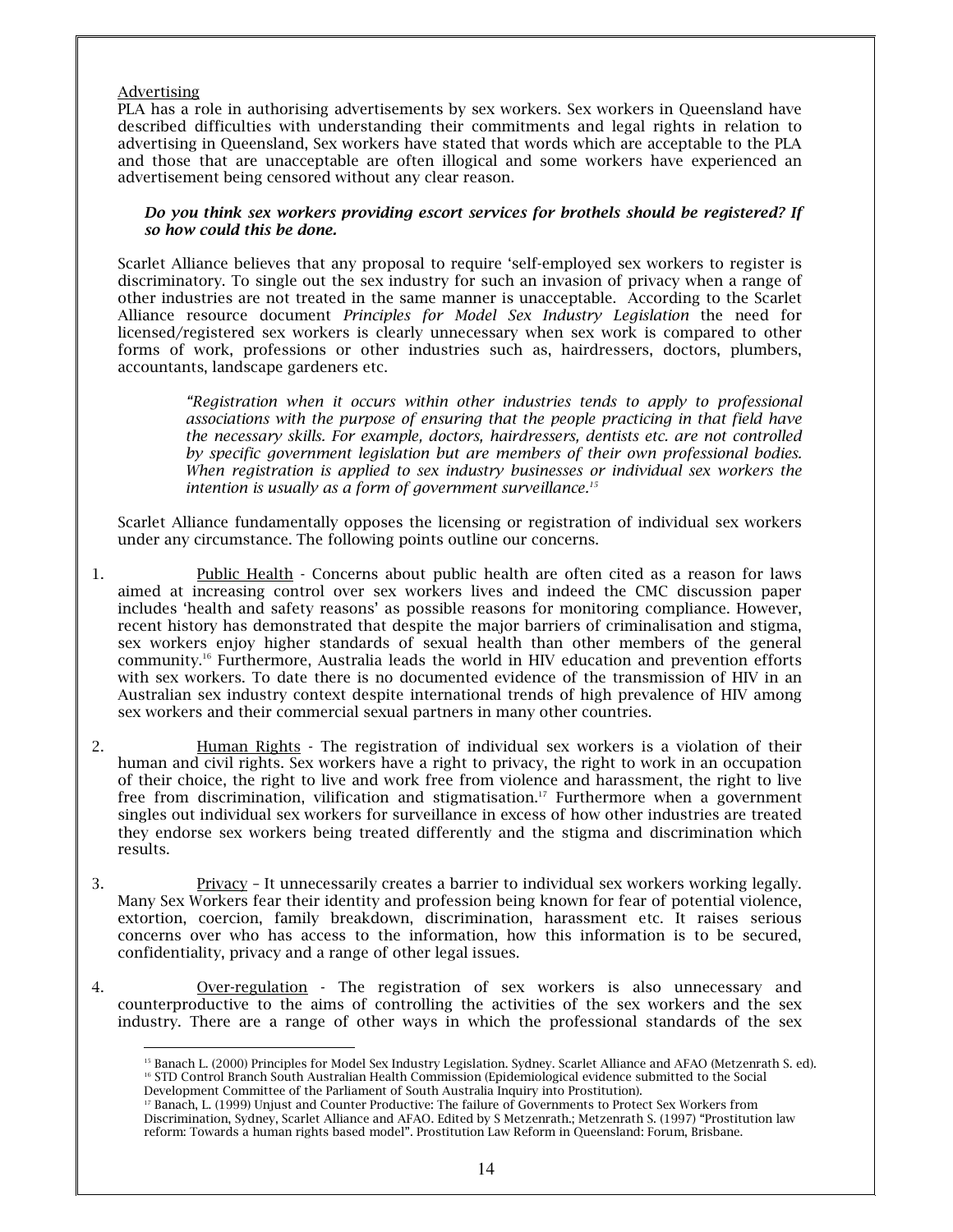industry can be maintained - through codes of practice, general criminal laws if required, and other statutory laws. The registration of individuals in the sex industry is perceived to be done for no other reason than surveillance and is in excess of the way in which other industries are regulated. It does not improve the occupational health & safety of sex workers.

5. **Low Compliance** - The outcome of attempts to register individual sex workers has at best met with low compliance. Unfortunately, the incentive to not register and avoid any possible or perceived discrimination associated with the currently high level of stigma attached to working as a sex worker is greater than a threat of penalties. Criminal Penalties will not stop people working but rather add a criminal record to those who, in other Australian states, would be considered legitimate private sex workers and who may have worked as such for many years without negative impact to themselves, their families or the community.

Scarlet Alliance believes the licensing framework has essentially split Queensland sex workers into two categories: legal sex workers and illegal sex workers and has had the following negative impacts:

The creation of a two tier system whereby a small number comply and have workplace rights however the majority fear being outed or discriminated against and therefore avoid registration. This larger group of sex workers operate outside of the law, 'underground', where access to health, support and other services is limited. As a result sex workers ability to freely access safe sex equipment would be compromised due to identification fears;

− People whose livelihood became illegal were susceptible to criminal charges and imprisonment.

Sex Workers are less safe. Some criminals deliberately target unlicensed/illegal sex workers knowing that illegal workers may have less recourse to the justice system.

− Illegal sex workers are vulnerable to extortion, violence, discrimination, and harassment from sex industry operators, clients, police on the basis of their illegal status.

The PLA 2002 report states 'By removing the prospect of illegality it [regulation] seeks to minimise the incidence of official corruption which might otherwise support an illegal sex industry.' In Queensland where the majority of sex workers operate illegally, through little choice, it is clear that 'regulation' is not successful and corruption is inevitable in this current environment.

− The impacts upon sex workers are considerable, however, there also exists a range of concerns and negative outcomes for the broader community. These include:

- The cost associated with the adoption of a registration system would be a considerable imposition upon community and government resources;
- Significant police resources are devoted to policing unworkable laws which make historical sex industry working practices illegal rather than focusing upon significant crimes such as rape and assault:
- Costs associated with the prosecution and incarceration of unlicensed sex workers would be significant: and
- Public health initiatives aimed at maximising sexual health among sex workers and their clients would be undermined by commercial sex being pushed further underground.

## If you believe that independent escort services should be legalised:

#### $\bullet$   $\,$  Do you think the number of sex workers providing services for an independent escort agency at any one time should be limited? If so, why do you hold this opinion?

Scarlet Alliance does not support the over-regulation of sex industry businesses so would not agree to the number of staff employed by an independent escort agency. As the work of sex workers does not occur on the premises of the Escort Agency business there is no reason to limit the number of staff.

However, it is recommended that the Queensland Government recognises the role of employer and employee within any changes to legislation to prevent businesses from attempting to sidestep their industrial responsibilities by calling the escort sex workers sub contractors.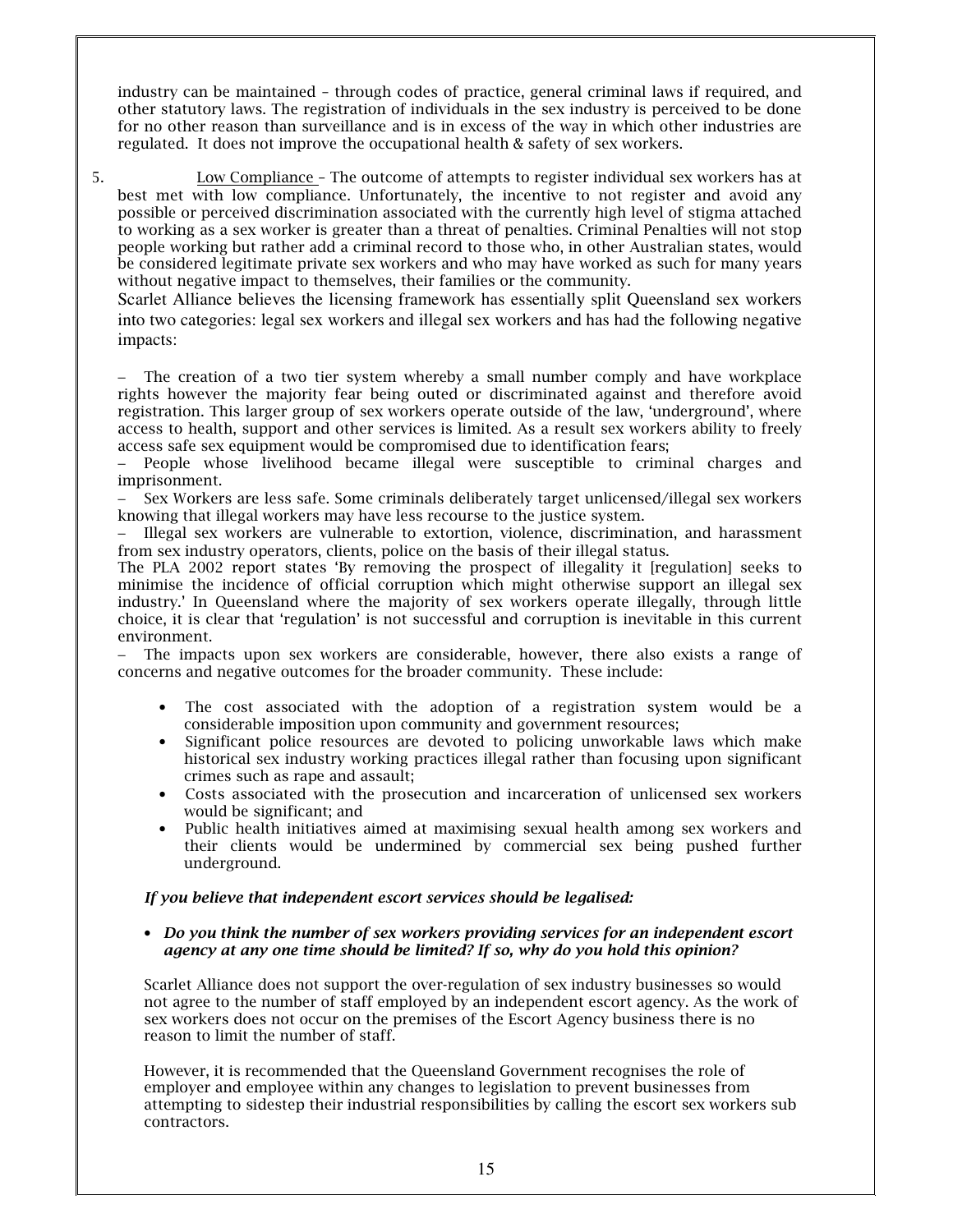# **PART THREE Scarlet Alliance comments relating to: STREET BASED SEX WORKERS**

Scarlet Alliance recommends the removal of laws which criminalise street based sex workers for the following reasons:

- 1. Criminalisation of Street based sex workers in other states has resulted in:
	- Workers forced to operate further away from the city in order to prevent detection by police. This has resulted in an increased risk of assault and theft, which street workers are less likely to report for fear of incriminating themselves.
	- Street based sex workers having reduced contact with service providers.
	- The result is street based sex workers are far less visible: have reduced access to support services; are working in far more isolated situations with greater risk of assault and theft; and without any peer support.
- 2. Penalties are not a deterrent and have failed in every jurisdiction world wide, even when legislation has been aimed at abolishing the sex industry. As such this criminalisation response is excessive and unwarranted and will create problems rather than solve any.
- 3. Prohibition has similarly proven ineffective resulting only in the further marginalisation and stigmatisation of this small but most visible sector of the sex industry.
- 4. Police should have no role in regulating the sex industry. This section will unnecessarily create an opportunity for police corruption. Western Australia where a police officer was charged for forcing street based sex workers to trade services for the waiving of charges and in Queensland where the Fitzgerald Inquiry indicated high levels of police corruption in the treatment of sex industry.
- 5. It is unnecessary to create legislation for loitering within a Sex Industry Bill. There are currently sufficient laws in place to deal with issues that relate to nuisance, criminal behaviour. None of these are specific to the sex industry and should not be placed in sex industry legislation.

NSW has developed a model by where street soliciting is legal except in certain places. This has resulted in the creation of safe working areas where street based sex workers are allowed to operate. This has further been supported by the creation of safe houses which have had a major impact in minimising the impact of street-based sex work on the community. It should be noted that NSW (which has largely decriminalised sex work, allowing sex workers choice of area of work) has a far smaller street-based sex industry than Victoria (which has a restrictive licensing system many sex workers have difficulty complying with).

The results in Victoria, the outcome of more than 9 years of legislation which criminalises the street based sex industry similar to that in place in Queensland, indicate the potential to create rather than solve problems. By comparison New South Wales, which has largely decriminalised the sex industry and creation of safe working areas and safe houses, has a much smaller street based sex industry than Victoria, with significantly lower social impact. The lesson is that if a legal system does not make it easy for sex workers to work legally within the mainstream sex industry, an increase in street-based sex work is a consequence and that prohibition has not reduced the Industry.

Criminalising street work locks vulnerable, marginalised individuals into a cycle of charges and fines often increasing the level of activity.

Scarlet Alliance believes the same inevitable risk of police corruption (as described in other areas of this document) is also likely in relation to street based sex workers.

Currently, entrapment, where a police officer pretends to be a client, is used extensively to gain convictions against women working as street based sex workers. Scarlet Alliance questions the validity of a Government decision to prioritise the resourcing of strategies aimed at criminalisation of a very small group of women.

This criminal response to a social issue is not successful, expensive and has increasingly marginalised and endangered this group of women.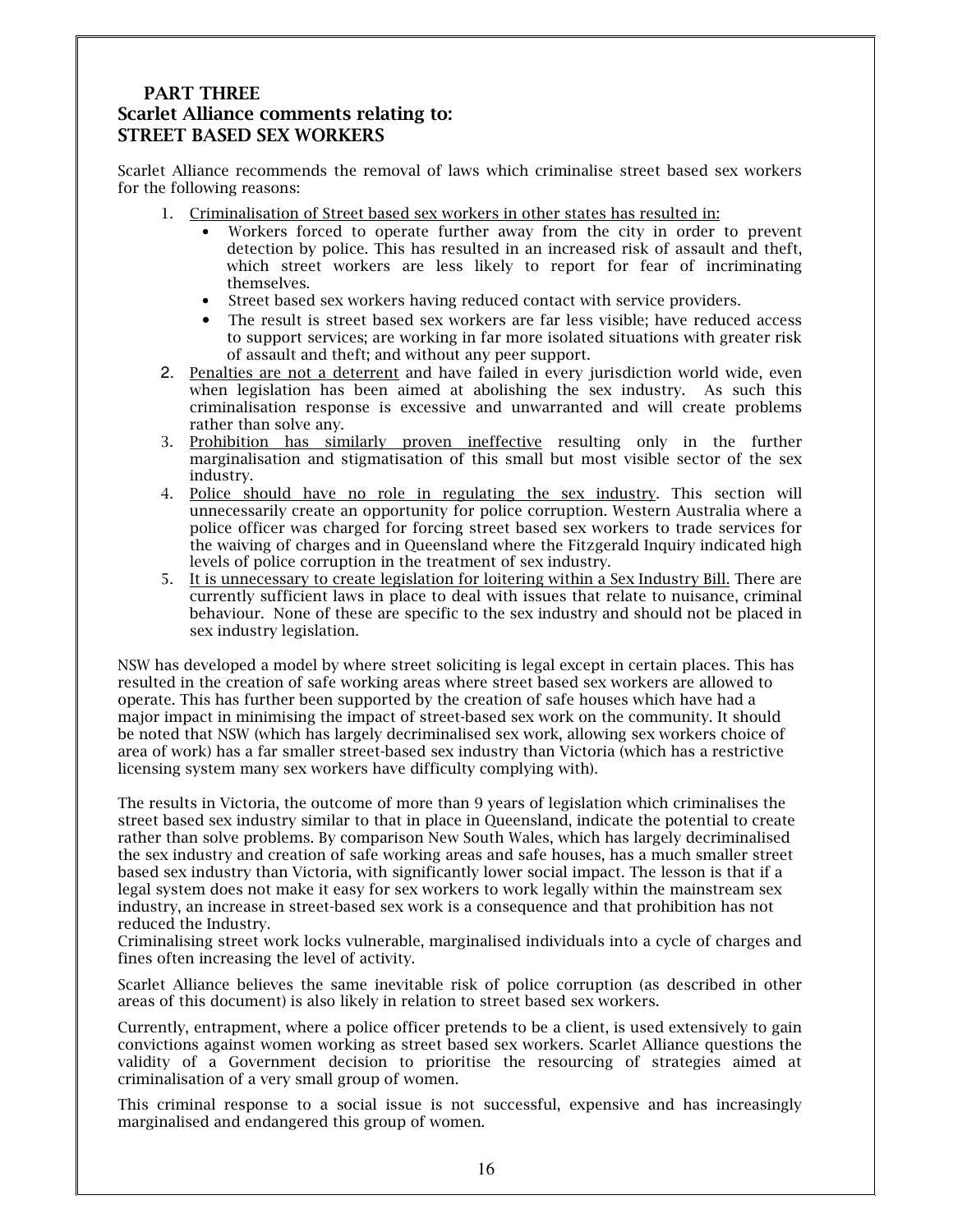# **Recommendations:**

#### **Recommendation 1**

Scarlet Alliance recommends any future evaluation of Queensland Sex Industry legislation should acknowledge the entire sex industry as within the scope of the evaluation. Scarlet Alliance recommends the Queensland government address the current unsafe and unsatisfactory conditions for ALL Queensland sex workers.

#### **Recommendation 2**

Scarlet Alliance believes that Escort services provided by individuals, brothels and escort agencies in Queensland should be decriminalised. The Queensland Government would be showing an extreme bias if it were to only allow escort services from legal brothels. Escort services are a traditional service provided by sex workers and negotiated between the client and the worker. The benefits of being able to provide escort services include

- o Discretion for the sex worker and the client
- Reduced overhead costs of establishing business premises
- o Flexibility for transient and temporary sex workers
- Increased control over the services to be offered

#### **Recommendation 3**

Scarlet Alliance recommends the reinstatement of the PAC in order for sex workers of Queensland to have representation in the regulation of sex work in Queensland and to achieve the important roles of the PAC.

A sex worker role that is able to feed into consultative processes and the monitoring of impacts of legislation needs to be created. It is unclear how the important roles that were to be met by the PAC including, some of a watchdog nature, are now to be met. The lack of any sex worker representative role that feeds into the board structures of this legislation is unacceptable. There is now no opportunity for direct input by sex workers into the Queensland Sex Industry legislation.

#### **Recommendation 4**

Scarlet Alliance strongly recommends that the Queensland Government does not introduce registration or licensing of sex workers in any circumstances.

The greatest disincentive to a sex worker is the loss of control over who knows about their sex work. Registration or licensing of individual sex workers in Australia has generally failed and merely resulted in the creation of a two tiered system of legal and illegal sex work, because many sex workers refuse to comply, preferring to work illegally rather than submit to registration requirements. The licensing or registration of sex workers is contrary to the best interests of sex workers, is unworkable and has failed in every jurisdiction it has been enacted. In Queensland where the majority of sex workers operate illegally, through limited choice, it is clear that 'regulation' is not successful and corruption is inevitable in this current environment. Moreover, Scarlet Alliance believes that any proposal to require 'self-employed sex workers to register is discriminatory. It is unacceptable to single out the sex industry for such an invasion of privacy when a range of other industries are not treated in the same manner.

#### **Recommendation 5**

Scarlet Alliance urges the Queensland Government to remove legislation which criminalises street based sex workers as we can see no gain for sex workers or the general community in this criminal response to what is essentially a social issue.

#### **Recommendation 6**

Anti-discrimination legislation is required to obtain optimum benefits for sex workers and the wider community in relation to sex industry law reform. Without the protection of antidiscrimination legislation, best practices workplace occupational health and safety measures and the ability to report crime or harassment is diminished. In addition sex workers experience discrimination in a range of settings due to their occupation.